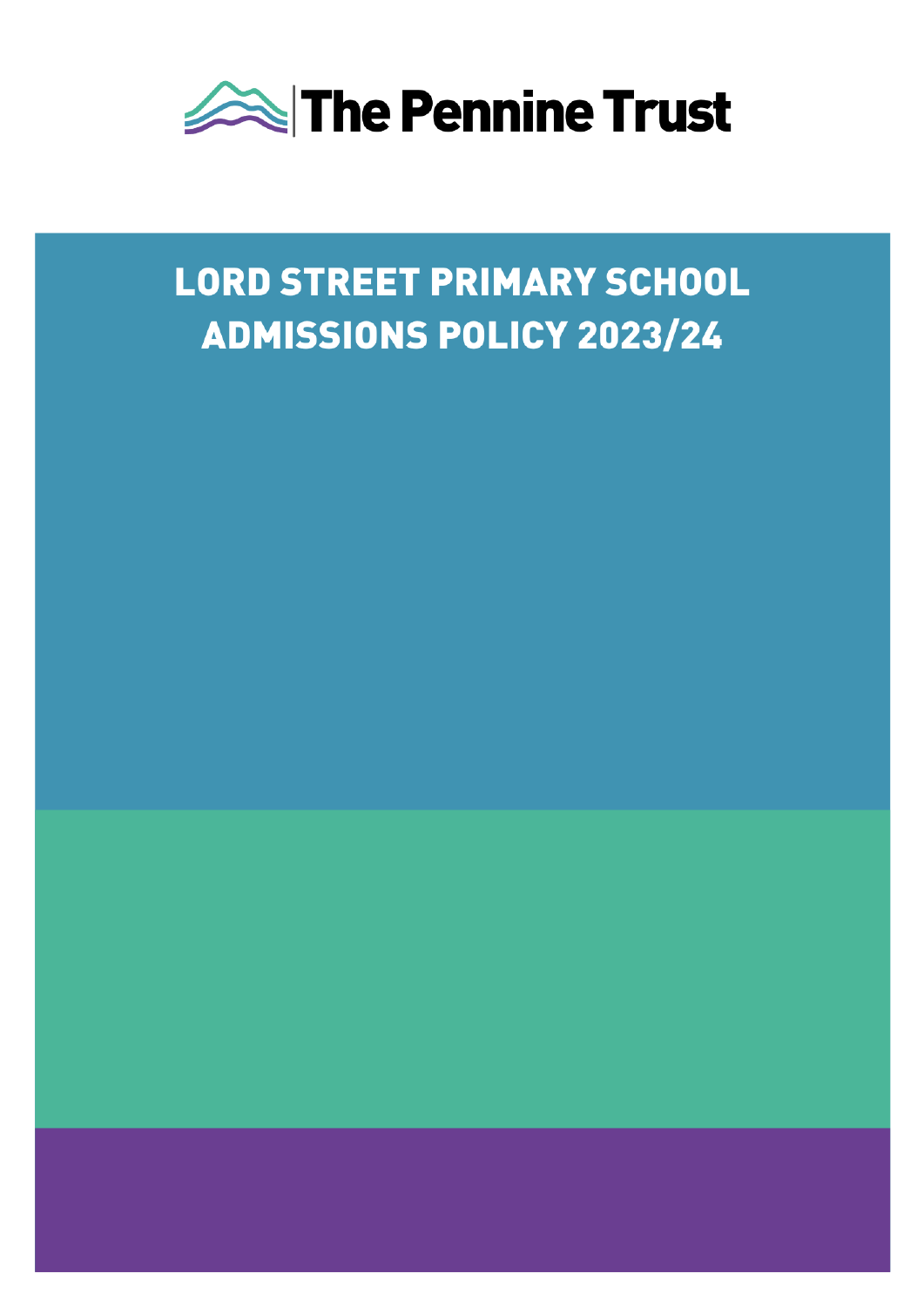## **Admissions Policy 2023 – 2024**

**13509 Lord Street Primary School** This is an academy school. **Lord Street** 4 - 11 Mixed **Colne Example 20 Head: Mrs H Walsh BB8 9AR** Number on Roll: 370 **01282 865597**

Admission number for September 2023: **60**

#### **SUMMARY OF POLICY**

Lord Street Primary School is a school serving its local community. This is reflected in its admissions policy.

#### **Children will be admitted to the school in the following priority order:**

- a) Looked after children or children who have been previously looked after, but immediately after being looked after became subject to an adoption, child arrangement order, or special guardianship order or those children who appear to the school to have been in state care outside of England and ceased to be in state care as a result of being adopted, then
- b) Children for whom the Board of Trustees accepts that there are exceptional medical, social or welfare reasons which are directly relevant to the school concerned, then
- c) Children with older brothers and sisters attending the school when the younger child will start, then
- d) Children of current employees of the school who have had a permanent contract for at least two years prior to the admissions deadline or with immediate effect if the member of staff is recruited to fill a post for which there is a demonstrable skills shortage, then
- e) Remaining places are allocated to where a child lives. Those living nearest to the preferred school by a straight line (radial) measure will have priority.

#### **Definitions and Details**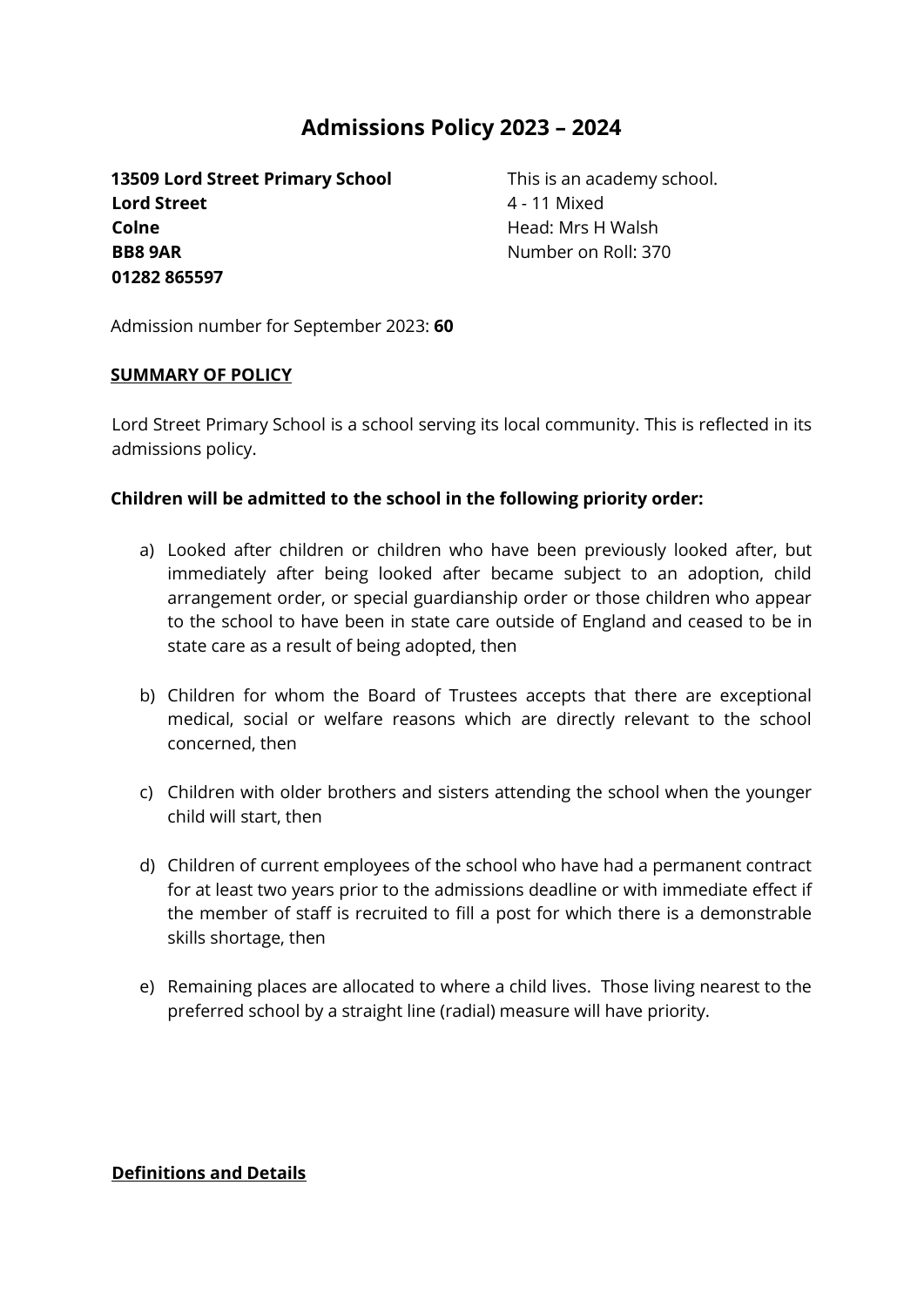#### **►Making an Application**

All admissions applications should be made via the Lancashire County Council website: [www.lancashire.gov.uk](http://www.lancashire.gov.uk/) (search A-Z for 'school admissions'). Once on the site, families can access all the admissions information. The primary closing date is 15<sup>th</sup> January 2023 with offers being sent out on 18<sup>th</sup> April 2023 (or earlier if the process permits).

## **►Tie break**

The distance criterion which will be used as the tie breaker if there is oversubscription within any of the admission criteria is a straight line (radial) measure. If the Board of Trustees is unable to distinguish between applicants using the published criteria (e.g. twins or same block of flats) places will be offered via a random draw. The distance measure is a straight line (radial) measure centre of building [home] to centre of building [school].

## **►Late Applications**

Applications for school places which are received late will not necessarily be dealt with at the same time as those received by the set deadline. The reasons for a late application may be requested and where these are not exceptional the relevant admission criteria will be initially applied to all others received on time. The late application will be dealt with after this process.

## **►Waiting Lists**

Where we have more applications, the admissions criteria will be used. Children who are not admitted will have their name placed on a waiting list. The names on this waiting list will be in the order resulting from the application of the admissions criteria. Since the date of application cannot be a criterion for the order of names on the waiting list, late applicants for the school will be slotted into the order according to the extent to which they meet the criteria. Thus, it is possible that a child who moves into the area later to have a higher priority that one who has been on the waiting list for some time. If a place becomes available within the admission number, the child whose name is at the top of the list will be offered a place. This is not dependent on whether an appeal has been submitted. This waiting list will operate until the end of December in the normal year of admission.

## **►Address of pupil**

The address used on the school's admission form must be the current one at the time of application, i.e., the family's main residence. If the address changes subsequently, the parents should notify the school. Where the parents live at different addresses, and there is shared parenting, the address used will normally be the one where child wakes up for the majority of Monday to Friday mornings, if there is any doubt about this, then the address of the Child Benefit recipient will be used. Parents may be asked to show evidence of the child's address as the one claimed. Where there is dispute about the correct address to use, the trustees reserve the right to make enquiries of any relevant third parties, e.g. the child's GP, Council Tax Office, Electoral Registration Officer, utilities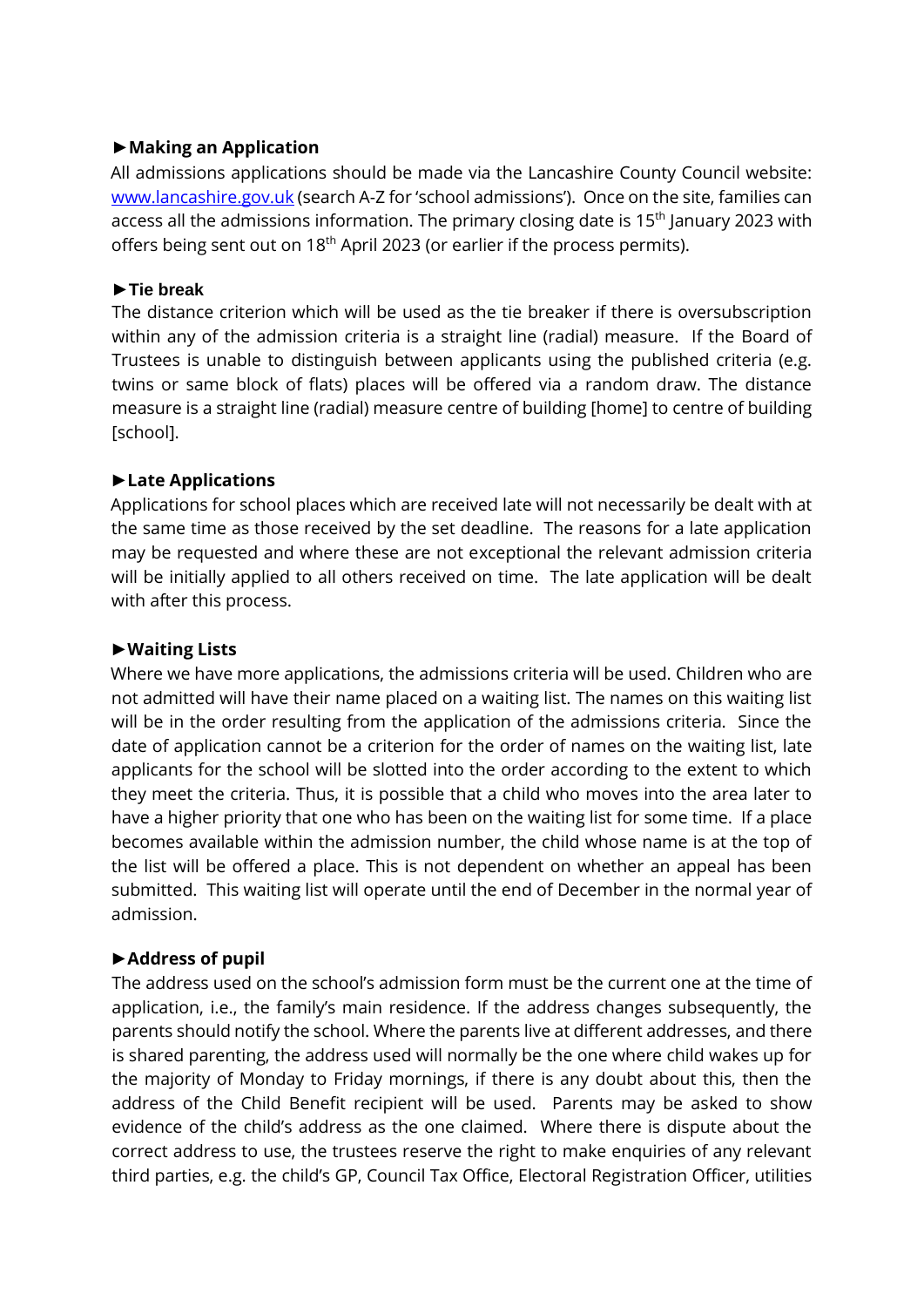provider. For children of UK Service personnel and other Crown Servants returning to the area, proof of the posting is all that is required.

#### **►Non-routine or in-year admissions**

It sometimes happens that a child needs to change school other than at the "normal" time; such admissions are known as non-routine or in-year admissions. Parents wishing their child to attend this school should arrange to visit the school. They will be provided with an application form once they have a definite local address. If there is a place in the appropriate class, then the Trustees will arrange for the admission to take place. If there is no place, then the Board of Trustees will consider the application and information about how to appeal against the refusal will be provided. Appeals for children moving into the area will not be considered until there is evidence of a permanent address, e.g. exchange of contracts or tenancy agreement with rent book. Please note that you cannot re-apply for a place at a school within the same school year unless there has been relevant, significant and material change in the family circumstances.

#### **►Appeals**

Where the Trustees are unable to offer a place because the school is oversubscribed, parents have the right to appeal to an independent admissions appeal panel, set up under the Schools Standards and Framework Act, 1998, as amended by the Education Act, 2002.

Parents should notify the Head of Governance at the school by completing an appeal form obtained from the school's website. Parents will have the opportunity to submit their case to the panel in writing and to attend in order to present their case. You will normally receive 14 days' notice of the place and time of hearing.

Appeals which are received after the deadline will be slotted into the schedule where this is possible. There is no guarantee that this will happen and late appeals may be heard after the stipulated date at a second round of hearings. The schedule is subject to change depending upon the availability of appeal panel members, clerks, venues and the number of appeals for each school (which will vary year on year).

Please note that this right of appeal against the Trustees' decision does not prevent you from making an appeal in respect of any other school.

#### **►Fraudulent applications**

Where the Board of Trustees discovers that a child has been awarded a place as the result of an intentionally misleading application from a parent (for example a false claim to residence in the catchment area or of involvement in a place of worship) which effectively denies a place to a child with a stronger claim, then the Board of Trustees is required to withdraw the offer of the place. The application will be considered afresh and a right of appeal offered if a place is refused.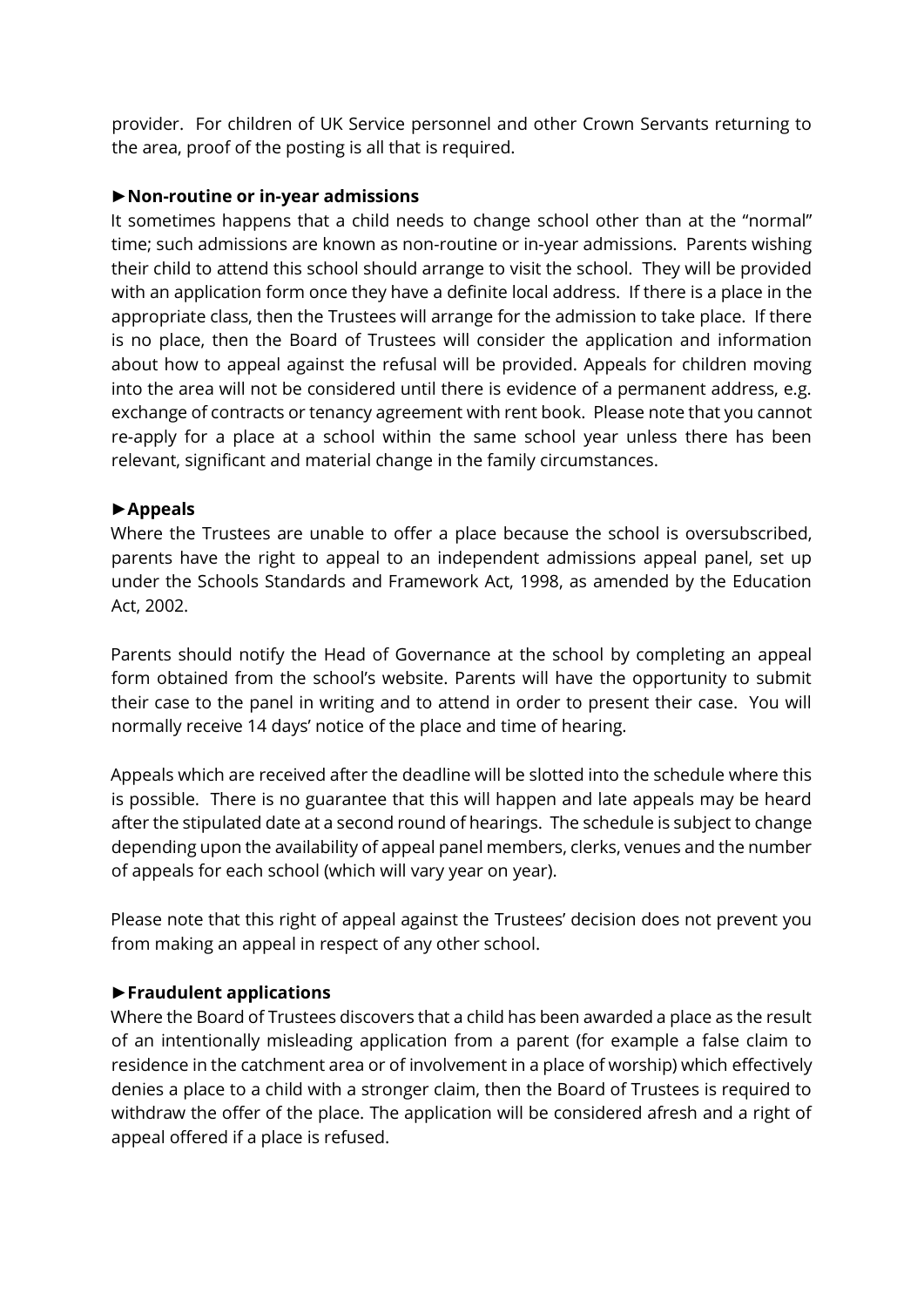## **►Deferred admission/ part time provision**

If your child is due to start school during the next academic year, it is important that you apply for a place for September. If your child's fifth birthday is between the months of September and December, then, if you wish it, admission may be deferred until January; if it is between January and April, then admission may be deferred until the start of the summer term though it is likely to be in your child's interest to start no later than January. You may also request that your child attend school part time until he/she reaches his/her fifth birthday.

## **►Admission of children outside of their normal age group**

Parents may seek a place for their child outside of their normal age group, for example, if a child is gifted and talented or has experienced problems such as ill health. In addition, the parents of a summer born child [1] may choose not to send that child to school until the September following their fifth birthday and may request that they are admitted out of their normal age group – to reception rather than year 1. Admission Authorities must make clear in their admission arrangements the process for requesting admission out of the normal age group.

Admission authorities must make decisions on the basis of the circumstances of each case and in the best interests of the child concerned. This will include taking account of the parent's views; information about the child's academic, social and emotional development; where relevant, their medical history and the views of a medical professional; whether they have previously been educated out of their normal age group; and whether they may naturally have fallen into a lower age group if it were not for being born prematurely. They must also consider the views of the head teacher of the school concerned. When informing a parent of their decision on the year group the child should be admitted to, the admission authority must set out clearly the reasons for their decision.

Where an admission authority agrees to a parents' request for their child to be admitted out of their normal age group and, as a consequence of that decision, the child will be admitted to a relevant age group (ie the age group to which pupils are normally admitted to the school) the local authority and admission authority must process the application as part of the main admissions round, unless the parental request is made too late for this to be possible, and on the basis of their determined admission arrangements only, including the application oversubscription criteria where applicable. They must not give the application lower priority on the basis that the child is being admitted out of their normal age group. Parents have a statutory right to appeal against refusal of a place at a school for which they have applied. This right does not apply if they are offered a place at the school but it is not in their preferred age group.

[1] The term summer born children relates to all children born from 1 April to 31 August. These children reach compulsory school age on 31 August following their fifth birthday (or on their fifth birthday if it falls on 31 August). It is likely that most requests for summer